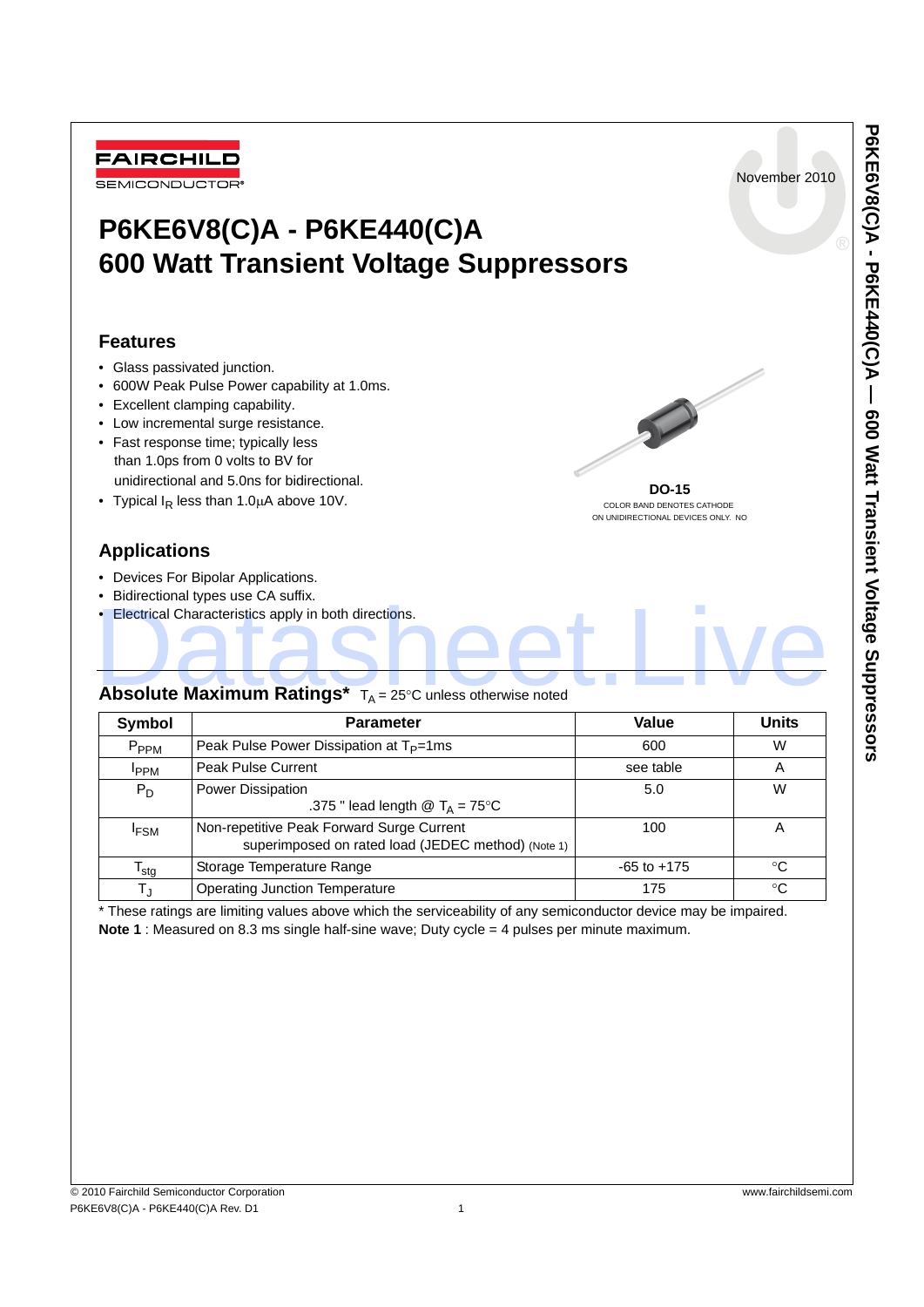|                                                                      |                                                      |       | <b>Electrical Characteristics</b> $T_A = 25^\circ$ C unless otherwise noted |                                      |                                         |                                                     |                                              |                                                             |  |
|----------------------------------------------------------------------|------------------------------------------------------|-------|-----------------------------------------------------------------------------|--------------------------------------|-----------------------------------------|-----------------------------------------------------|----------------------------------------------|-------------------------------------------------------------|--|
| <b>Uni-directional</b><br><b>Bi-directional (C)</b><br><b>Device</b> | Reverse<br><b>Stand-off Voltage</b><br>$V_{RWM} (V)$ | Min.  | <b>Breakdown</b><br>Voltage<br>$V_{BR} (V)$<br>Max.                         | Test<br><b>Current</b><br>$I_T$ (mA) | Clamping<br>Voltage<br>$@I_{PPM}V_C(V)$ | <b>Peak Pulse</b><br><b>Current</b><br>$I_{PPM}(A)$ | Reverse<br>Leakage<br>VRWM<br>$I_R(\mu A)^*$ | <b>Temperature</b><br><b>Coefficient</b><br>$V_{BR}$ (%/°C) |  |
| P6KE6V8(C)A                                                          | 5.80                                                 | 6.45  | 7.14                                                                        | 10                                   | 10.5                                    | 57.1                                                | 1000                                         | 0.057                                                       |  |
| P6KE7V5(C)A                                                          | 6.40                                                 | 7.13  | 7.88                                                                        | 10                                   | 11.3                                    | 53.1                                                | 500                                          | 0.061                                                       |  |
| P6KE8V2(C)A                                                          | 7.02                                                 | 7.79  | 8.61                                                                        | 10                                   | 12.1                                    | 50.0                                                | 200                                          | 0.065                                                       |  |
| P6KE9V1(C)A                                                          | 7.78                                                 | 8.65  | 9.55                                                                        | 1                                    | 13.4                                    | 45.0                                                | 50                                           | 0.068                                                       |  |
| P6KE10(C)A                                                           | 8.55                                                 | 9.50  | 10.5                                                                        | 1                                    | 14.5                                    | 41.0                                                | 10                                           | 0.073                                                       |  |
| P6KE11(C)A                                                           | 9.40                                                 | 10.5  | 11.6                                                                        | 1                                    | 15.6                                    | 38.0                                                | 5                                            | 0.075                                                       |  |
| P6KE12(C)A                                                           | 10.2                                                 | 11.4  | 12.6                                                                        | 1                                    | 16.7                                    | 36.0                                                | 5                                            | 0.078                                                       |  |
| P6KE13(C)A                                                           | 11.1                                                 | 12.4  | 13.7                                                                        | 1                                    | 18.2                                    | 33.0                                                | 5                                            | 0.081                                                       |  |
| P6KE15(C)A                                                           | 12.8                                                 | 14.3  | 15.8                                                                        | 1                                    | 21.2                                    | 28.0                                                | 5                                            | 0.084                                                       |  |
| P6KE16(C)A                                                           | 13.6                                                 | 15.2  | 16.8                                                                        | $\mathbf{1}$                         | 22.5                                    | 27.0                                                | 5                                            | 0.086                                                       |  |
| P6KE18(C)A                                                           | 15.3                                                 | 17.1  | 18.9                                                                        | $\mathbf{1}$                         | 25.2                                    | 24.0                                                | 5                                            | 0.088                                                       |  |
| P6KE20(C)A                                                           | 17.1                                                 | 19.0  | 21.0                                                                        | 1                                    | 27.7                                    | 22.0                                                | 5                                            | 0.090                                                       |  |
| P6KE22(C)A                                                           | 18.8                                                 | 20.9  | 23.1                                                                        | $\mathbf{1}$                         | 30.6                                    | 20.0                                                | $\sqrt{5}$                                   | 0.092                                                       |  |
| P6KE24(C)A                                                           | 20.5                                                 | 22.8  | 25.2                                                                        | 1                                    | 33.2                                    | 18.1                                                | 5                                            | 0.094                                                       |  |
| P6KE27(C)A                                                           | 23.1                                                 | 25.7  | 28.4                                                                        | 1                                    | 37.5                                    | 16.0                                                | 5                                            | 0.096                                                       |  |
| P6KE30(C)A                                                           | 25.6                                                 | 28.5  | 31.5                                                                        | $\mathbf{1}$                         | 41.4                                    | 14.5                                                | 5                                            | 0.097                                                       |  |
| P6KE33(C)A                                                           | 28.2                                                 | 31.4  | 34.7                                                                        | $\mathbf{1}$                         | 45.7                                    | 13.2                                                | 5                                            | 0.098                                                       |  |
| P6KE36(C)A                                                           | 30.8                                                 | 34.2  | 37.8                                                                        | 1                                    | 49.9                                    | 12.0                                                | 5                                            | 0.099                                                       |  |
| P6KE39(C)A                                                           | 33.3                                                 | 37.1  | 41.0                                                                        | $\mathbf{1}$                         | 53.9                                    | 11.2                                                | 5                                            | 0.100                                                       |  |
| P6KE43(C)A                                                           | 36.8                                                 | 40.9  | 45.2                                                                        | $\mathbf{1}$                         | 59.3                                    | 10.1                                                | 5                                            | 0.101                                                       |  |
| <b>P6KE47(C)A</b>                                                    | 40.2                                                 | 44.7  | 49.4                                                                        | 1                                    | 64.8                                    | 9.3                                                 | 5                                            | 0.101                                                       |  |
| $P6KE51(C)$ A                                                        | 43.6                                                 | 48.5  | 53.6                                                                        | 1                                    | 70.1                                    | 8.6                                                 | 5                                            | 0.102                                                       |  |
| P6KE56(C)A                                                           | 47.8                                                 | 53.2  | 58.8                                                                        | $\mathbf{1}$                         | 77.0                                    | 7.8                                                 | 5                                            | 0.103                                                       |  |
| P6KE62(C)A                                                           | 53.0                                                 | 58.9  | 65.1                                                                        | $\mathbf{1}$                         | 85.0                                    | 7.1                                                 | 5                                            | 0.104                                                       |  |
| P6KE68(C)A                                                           | 58.1                                                 | 64.6  | 71.4                                                                        | $\mathbf{1}$                         | 92.0                                    | 6.5                                                 | 5                                            | 0.104                                                       |  |
| P6KE75(C)A                                                           | 64.1                                                 | 71.3  | 78.8                                                                        | 1                                    | 103.0                                   | 5.8                                                 | 5                                            | 0.105                                                       |  |
| P6KE82(C)A                                                           | 70.1                                                 | 77.9  | 86.1                                                                        | 1                                    | 113.0                                   | 5.3                                                 | 5                                            | 0.105                                                       |  |
| $P6KE91(C)$ A                                                        | 77.8                                                 | 86.5  | 95.5                                                                        | 1                                    | 125.0                                   | 4.8                                                 | 5                                            | 0.106                                                       |  |
| P6KE100(C)A                                                          | 85.5                                                 | 95.0  | 105.0                                                                       | $\mathbf{1}$                         | 137.0                                   | 4.4                                                 | 5                                            | 0.106                                                       |  |
| P6KE110(C)A                                                          | 94.0                                                 | 105.0 | 116.0                                                                       | 1                                    | 152.0                                   | 4.0                                                 | 5                                            | 0.107                                                       |  |
| P6KE120(C)A                                                          | 102.0                                                | 114.0 | 126.0                                                                       | 1                                    | 165.0                                   | 3.6                                                 | 5                                            | 0.107                                                       |  |
| P6KE130(C)A                                                          | 111.0                                                | 124.0 | 137.0                                                                       | 1                                    | 179.0                                   | 3.4                                                 | 5                                            | 0.107                                                       |  |
| P6KE150(C)A                                                          | 128.0                                                | 143.0 | 158.0                                                                       | 1                                    | 207.0                                   | 2.9                                                 | 5                                            | 0.108                                                       |  |
| P6KE160(C)A                                                          | 136.0                                                | 152.0 | 168.0                                                                       | 1                                    | 219.0                                   | 2.7                                                 | $\mathbf 5$                                  | 0.108                                                       |  |
| P6KE170(C)A                                                          | 145.0                                                | 162.0 | 179.0                                                                       | 1                                    | 234.0                                   | 2.6                                                 | 5                                            | 0.108                                                       |  |
| P6KE180(C)A                                                          | 154.0                                                | 171.0 | 189.0                                                                       | 1                                    | 246.0                                   | 2.4                                                 | $\,$ 5 $\,$                                  | 0.108                                                       |  |
| P6KE200(C)A                                                          | 171.0                                                | 190.0 | 210.0                                                                       | $\mathbf{1}$                         | 274.0                                   | 2.2                                                 | $\,$ 5 $\,$                                  | 0.108                                                       |  |
| P6KE220(C)A                                                          | 185.0                                                | 209.0 | 231.0                                                                       | 1                                    | 328.0                                   | 1.9                                                 | 5                                            | 0.108                                                       |  |
| P6KE250(C)A                                                          | 214.0                                                | 237.0 | 263.0                                                                       | 1                                    | 344.0                                   | 1.8                                                 | 5                                            | 0.110                                                       |  |
| P6KE300(C)A                                                          | 256.0                                                | 285.0 | 315.0                                                                       | 1                                    | 414.0                                   | 1.5                                                 | 5                                            | 0.110                                                       |  |
| P6KE350(C)A                                                          | 300.0                                                | 332.0 | 368.0                                                                       | 1                                    | 482.0                                   | 1.3                                                 | 5                                            | 0.110                                                       |  |
| P6KE400(C)A                                                          | 342.0                                                | 380.0 | 420.0                                                                       | 1                                    | 548.0                                   | 1.1                                                 | 5                                            | 0.110                                                       |  |
| P6KE440(C)A                                                          | 376.0                                                | 418.0 | 462.0                                                                       | $\mathbf{1}$                         | 602.0                                   | 1.0                                                 | 5                                            | 0.110                                                       |  |

# **Electrical Characteristics**  $T_A = 25^\circ$ C unless otherwise noted

\* For bidirectional parts with  $V_{\text{RWM}}$ <10V, the  $I_R$  max limit is doubled.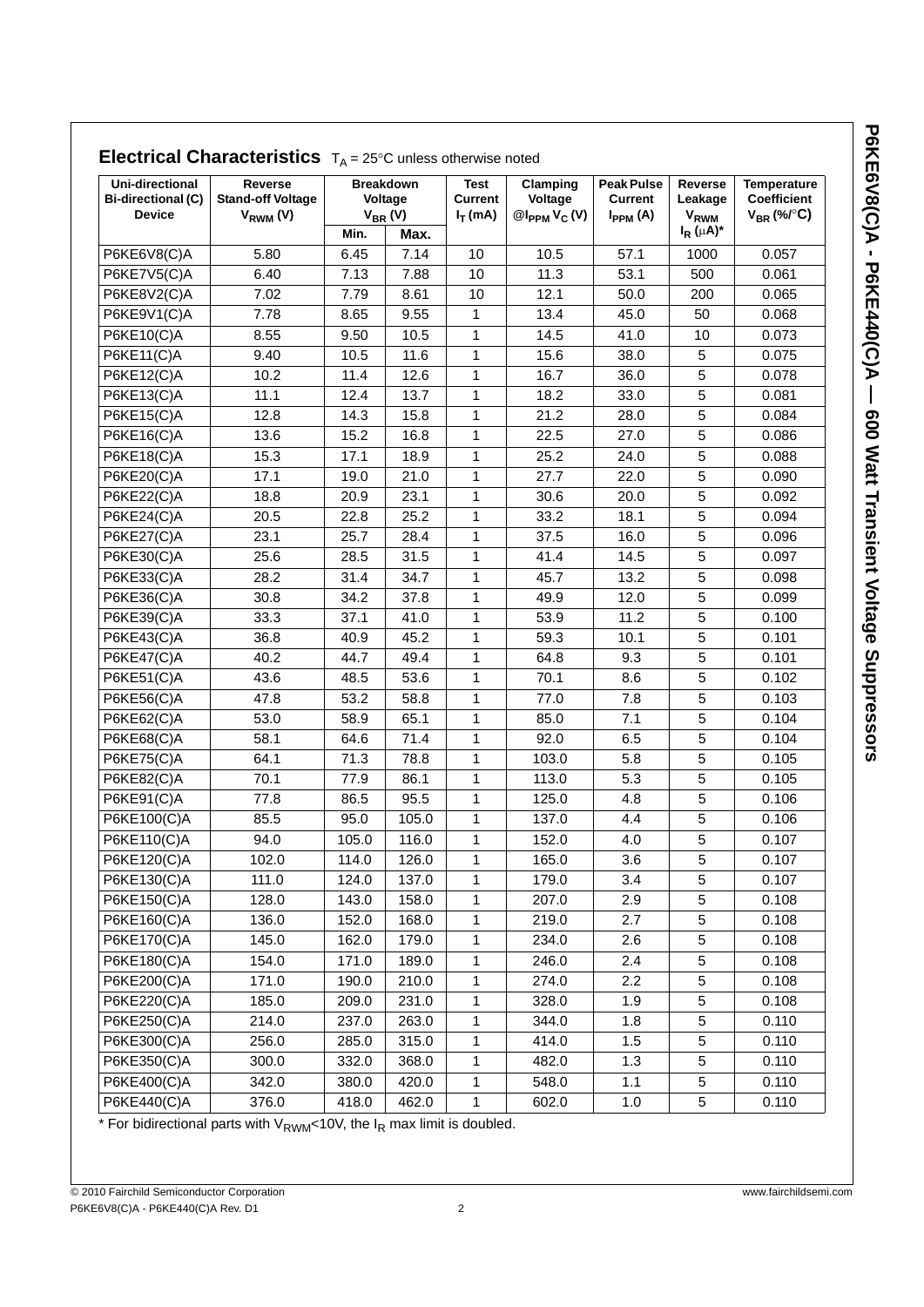

P6KE6V8(C)A - P6KE440(C)A - 600 Watt Transient Voltage Suppressors **P6KE6V8(C)A - P6KE440(C)A — 600 Watt Transient Voltage Suppressors**